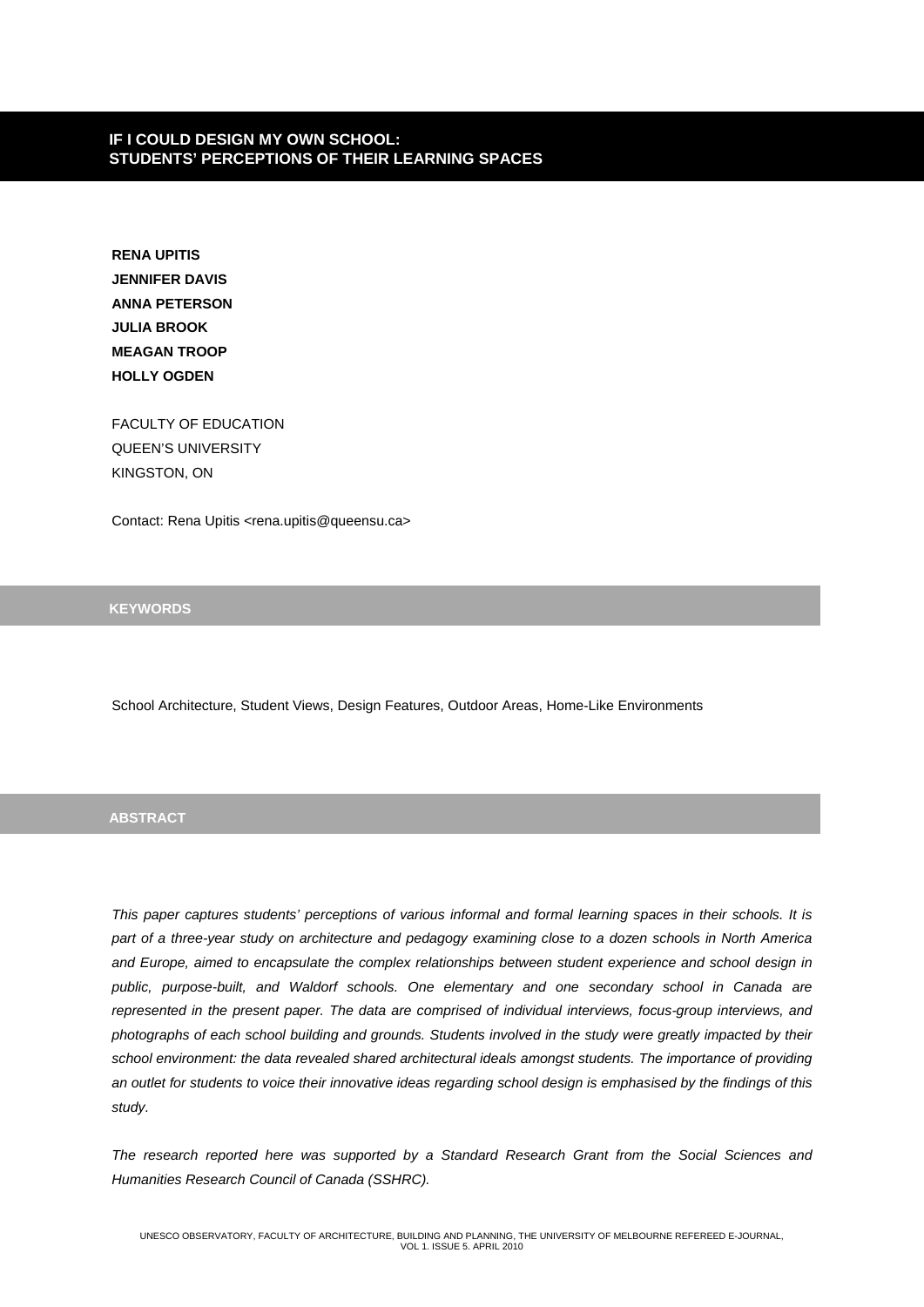### **IF I COULD DESIGN MY OWN SCHOOL: STUDENTS' PERCEPTIONS OF THEIR LEARNING SPACES**

It seems self-evident that the kind of spaces children inhabit will affect how and what they learn. While some studies in the field of architecture have examined the relationship between the design of educational facilities and academic performance (e.g. Berner 1992, 1995; Küller & Lindsten 1992; Peters 2003), these studies are often limited to the effects of particular design features on students' academic achievement scores. There is scant research addressing how school architecture affects students in more subtle ways, such as building community by developing affection for one another, for their school community, and for the natural world.

From the age of four most children spend several hours a day in a school setting. During teenage years, school activity often increases to consume the greatest percentage of their waking hours. Knowledge is gained, friendships are formed, and characters are developed in classrooms and on playgrounds. But what are these buildings like, where so much growing, socialising, playing, and learning takes place? Who designs them? On what basis are plans drawn? Whose needs do the architects and construction engineers consider? What architectural features of schools complement students' daily lives? What changes would students like to see incorporated into these buildings and grounds? And, most important of all, how does the architecture of schools affect students' learning and wellbeing? These are some of the questions that have motivated our study. The present paper discusses the findings from two Ontario schools studied during the first year of a three-year research project exploring how school buildings and their surrounding grounds shape and influence learning. These two schools are part of a set of eleven schools examined in the first year of the research. The selected schools reflect a variety of school types (e.g. public elementary and secondary, Waldorf schools) and geographic and cultural settings, including schools in Manitoba, Germany, Iceland, and the two in the present study.

### **LITERATURE**

### **Reflections on School Experience**

Many North American adults have shared a common schooling experience over the last century. We are familiar with the layout of elementary and secondary school classrooms, gymnasiums and hallways. Most of us can conjure up the sights, sounds and smells of our primary school through high school learning: desks, chairs and blackboards; bells, fire alarms and public address systems; wet boots, running shoes and chalk dust – these, and many other sensory cues quickly take us back to days spent learning with our peers. But, what were we learning along with the reading, writing, and arithmetic that appeared in our scribblers?

According to American educator Bill Bigelow (1996), one aspect of hidden curriculum that the physical set-up of classrooms in North America during the last century has taught students is that all the important work takes place inside. He writes, 'Implicitly, we were taught that the important work of society – which would be our work – occurs indoors, with books, and paper and pencils' (p. 3). He suggests that the time spent indoors at school was for concentrated study in order to keep up grades, while the outdoors was for play and less serious pursuits. The hidden curriculum is clear when we consider David Gruenewald's (2003) statement that, 'Places teach us about how the world works and how our lives fit into the spaces we occupy. Further, places make us: As occupants of particular places with particular attributes, our identity and our possibilities are being shaped' (p. 621). Canadian educator, Rena Upitis (in press) further underlines the notion of socialisation through school architecture when she writes, 'School buildings tell students and teachers what societies value, what kinds of learning are important,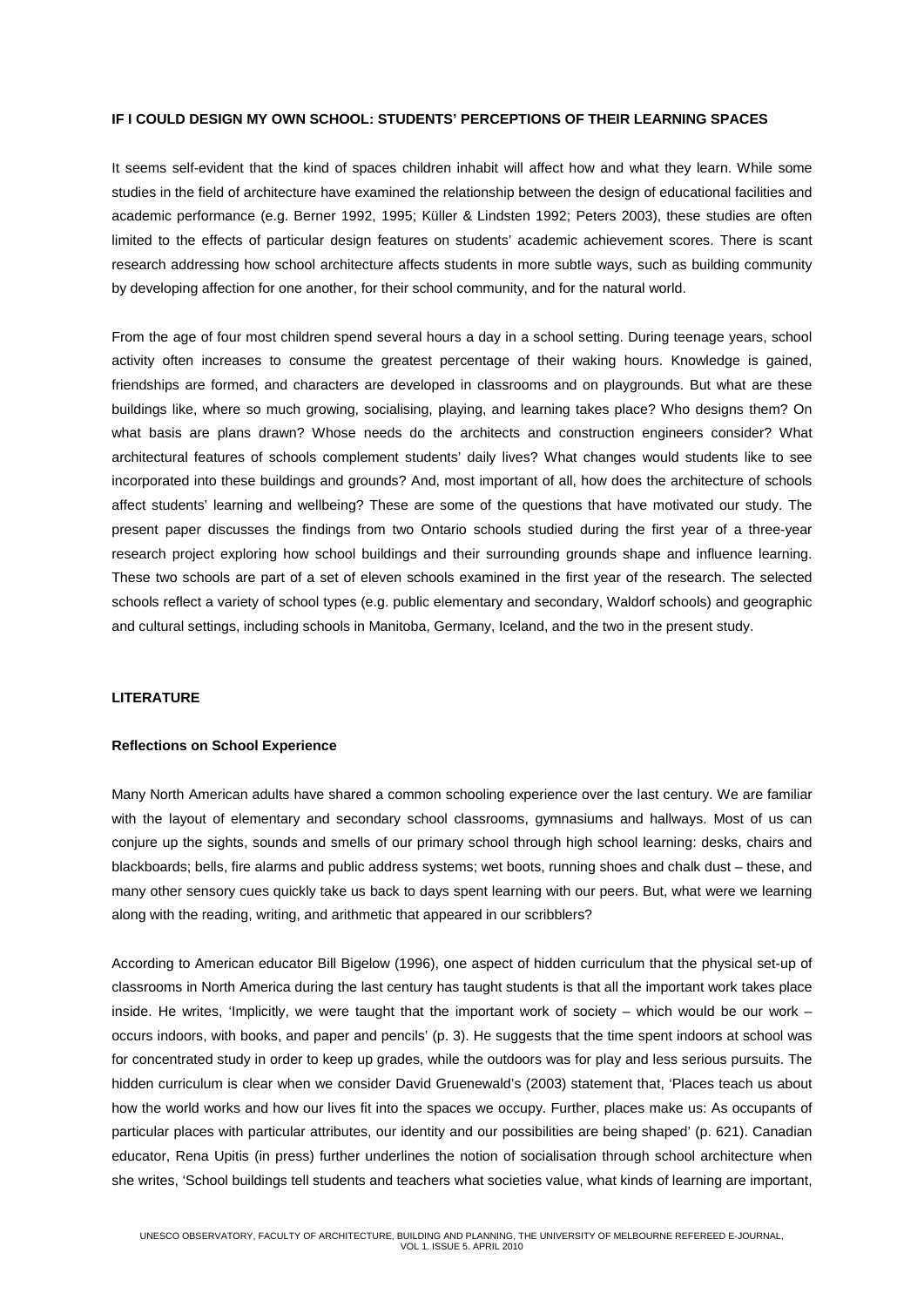and ultimately, what kinds of human beings we wish our students to become.' We learned a lot more from our primary classroom experiences than our times tables and spelling rules.

What did many of these buildings look like? An informal survey of graduate students revealed that we share memories of factory-like buildings surrounded by asphalt playgrounds and requisite swings and climbing apparatus sets. We recollect polished floors (tile or wooden), doors with high windows and desks set in rows facing the teacher's desk and blackboard. We varied on whether the outside structure was metal clad or brick and whether it was one story or several, but the enduring sense was that these were substantial and important buildings; we share, with Bigelow, the notion that here is where serious learning happens. These recollections are interesting considering that our schooling took place in various locations across the country and over four decades. One thing we all agree on: no one ever consulted us, or our peers, about any changes we might propose in the buildings where we spent our childhood hours and passed major milestones in adolescence.

### **What Could Children Contribute to Design?**

If we had been asked our opinions about change in our school settings, what might we have said? According to Nel Noddings (2003) all human beings, especially children, have an inherent need to experience nature in order to be happy. She writes, 'Ideally, we would spend part of the [school] day outside exploring, teachers and students together,' (p. 125) and continues to explain that our happiness in adulthood depends in great measure on our having developed a connection with the natural world when we were young. Noddings' ideas are in stark contrast to Bigelow's observation that, and the idea that, students think they learn all the important things in life inside a building. It speaks to a very different view of what aspects of learning are important. It brings to mind the joy of jumping in puddles in the schoolyard or discovering a stick bug clambering up a school wall or knowing that you can hang upside down on the monkey bars longer than any of your schoolmates. The evidence that children instinctively know there is joy in being outdoors can be found on any day, in any classroom, when the recess bell rings. Considering the connections Noddings (2003) also makes between inner happiness and caring for others, we would do well to take seriously that instinctive movement towards discovery in nature and create more spaces and time for children to be outdoors and happy. In this light, American environmentalist David Orr's (1999) observation that schools are immediate and mundane and that the notion of place as being important has no standing in contemporary education becomes a condemnation of societal values. This connection between the architecture of schools and the values of society is not new. Over a century ago education pioneer John Dewey (1900, 1933) claimed that schools should be thought of as embryonic communities, with activities in schools chosen to reflect the undertakings of society as a whole. Schools with no interest in developing the surrounding grounds into places of learning and nurture are a pointed reflection of society's neglect of the environment. Children, according to Bigelow (1996), will have their initial care for their natural surroundings trained out of them during their school years unless we listen to what their behaviour is telling us about school design.

Another facet of design that children are adept at recognising seems to be areas of safety and danger. According to Sutton and Kemp (2006) while adults are very good at identifying environmental and chemical concerns, children are best at identifying physical and social places in their communities that they experience as alienating and foreboding. When they asked children to design park spaces, they found that not only was care given for playground equipment and trails, but also that the students were concerned that areas be open and light. The children were able to name what features in a park landscape would make them comfortable, and thus, happy. It is not difficult to assume that students could also articulate what aspects of school and playground design cause them distress and which ones give comfort, leading to a feeling of safety and happiness. Noddings (2003)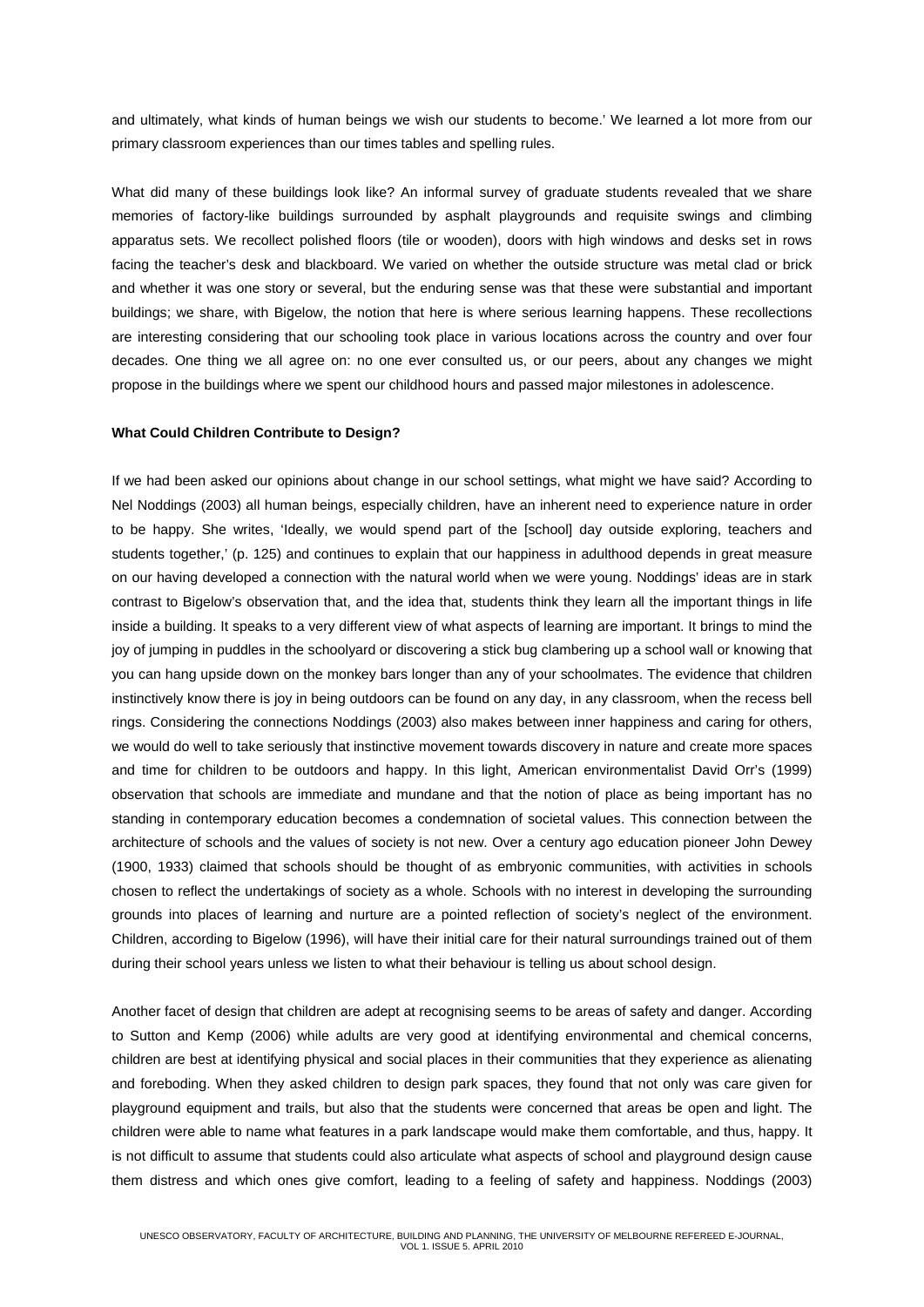expresses this notion when she says, 'The best schools should resemble the best homes… the best homes and schools are happy places' (p. 260). Once again, the literature suggests that children are able to take the lead in designing good spaces for themselves if given a voice in the process. Our research was designed to give them such a voice.

This research is being conducted at a time where giving students such a voice has never been more critical, not only in terms of the pedagogical implications, but in terms of the impact of new construction on the environment. More new buildings will be constructed in the first half of the  $21<sup>st</sup>$  century than have been built in all of recorded human history (Orr 1999). Many of those buildings will be schools. Annual school construction budgets in the United States hover around \$20 billion USD, where two new schools are completed every day (Abramson 2006). Many of these schools, however, are aesthetically and pedagogically deficient (Fiske 1995; Meek 1995; Orr 1992, 1999). We have the opportunity and the responsibility to design schools in fundamentally different ways. But to do so, more research is needed to determine how architecture affects learning in direct and indirect ways. This study presents one such attempt.

### **METHODOLOGY**

### **Research Context**

The two Canadian schools represented in the present paper are among eleven selected for the first year of a three-year study on school architecture. The research program is based on the premise that problems with education are not only about curriculum methods, assessment, teacher education, or teacher competency, but that some of our challenges have to do with the ways in which we design school buildings and grounds. This research program explores how school architecture shapes the nature of both teaching and learning in several types of schools: (a) public elementary schools that have been explicitly purpose-built to be conducive to learning, (b) traditional public elementary and secondary schools, (c) Reggio Emilia schools, and (d) Waldorf schools. Of these types of schools, the present study represents traditional elementary and secondary schools.

### **Site Selection**

In order to gather responses from students across a wide age range, we chose both an elementary school and a secondary school located in an average sized city in Southeastern Ontario. The specific schools were chosen because they represent two distinct and ubiquitous periods of public school building. The elementary school is a three-story redbrick building constructed in 1900. The secondary school is a single level aluminium sided facility that was built in the 1960s. Situated in residential areas, both have large playgrounds and adjoining parking lots used after school hours by the community.

## **Participation Selection**

After obtaining clearance from the General Research Ethics Board of Queen's University and the local school board, one of the researchers, known to both schools, approached the two principals in order to identify a class where the teacher, students, and parents might be able to participate in our study. Once the teachers of these two classes agreed to take part in the study, we sent permission letters home to parents and arranged dates for focus group interviews to take place with the students. In the elementary school, we worked in an alternative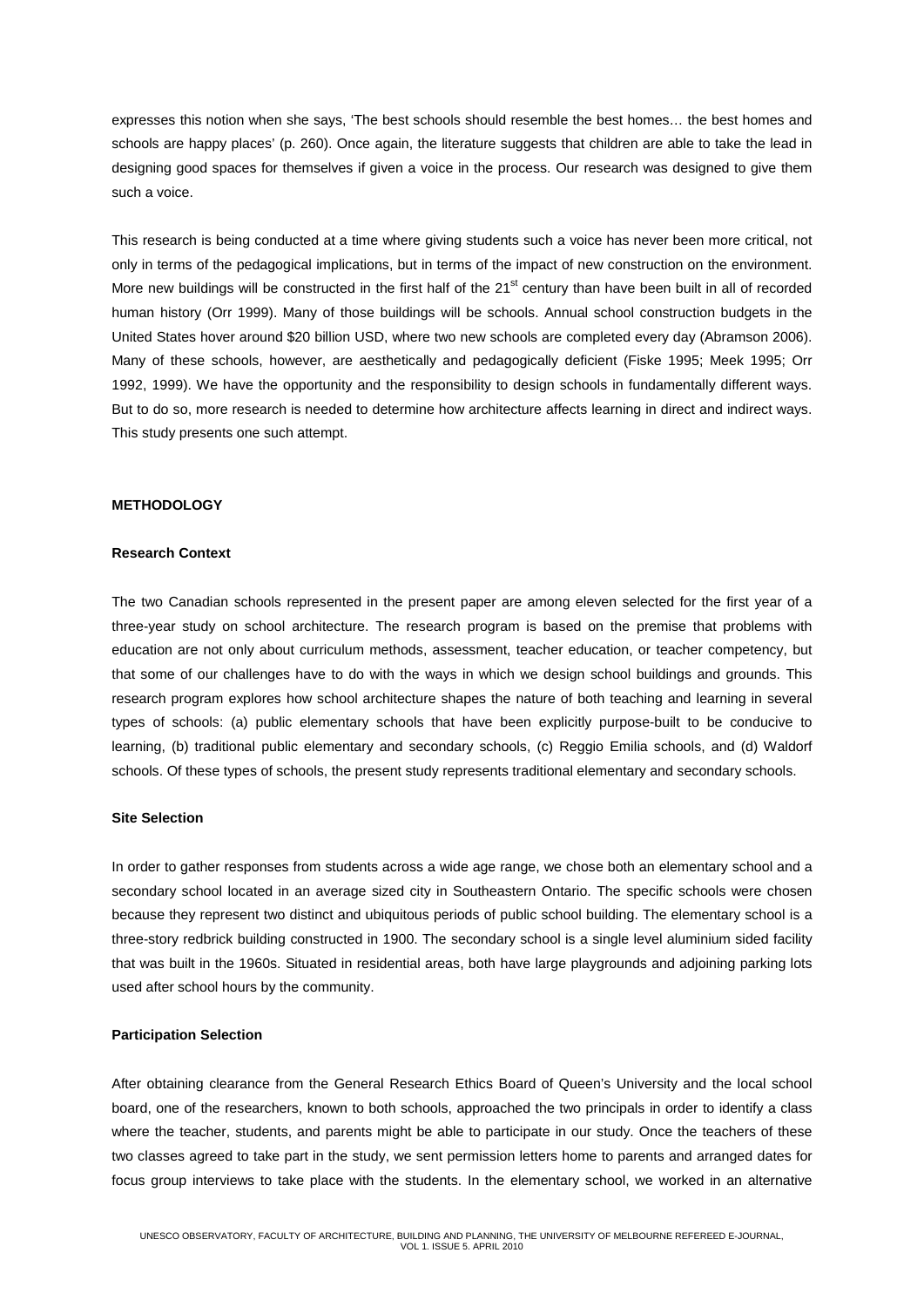classroom with multi-grade students ranging from Grade 3 to Grade 6. In the secondary school we were in a homogenous Grade 11 class. A total of 16 students from the elementary school and 12 students from the secondary school chose to participate in our research. There were three site visits at each school. One extensive site visit, which involved school tours, an assessment of architectural features, and focus group interviews, involved three of the researchers from the team. The two remaining site visits were made by the first author of the present paper in order to interview teachers and take photographs of the schools. These site visits conformed to the data collection protocols developed for all schools in the study.

### **Steps in the Research Process**

An initial meeting was held with each teacher to explain the process to be used with students. Upon arriving at each school on the focus group interview days, two of the three researchers first independently completed a survey of architectural features based on architectural patterns identified by Christopher Alexander (1977), as applied to schools by Tanner and Lackney (2006).

After the survey was completed, we gathered students in groups of three or four, with each of three interviewers taking a group to a separate room for the interview. We used a semi-structured interview protocol and audiorecorded the group interviews. Each interviewer asked questions such as: If you could take one space from this school home with you, what would it be? What are your favourite spaces in the school and why? What are your least favourite places in the school and why? Some of the interview questions also involved photographs of other schools and public spaces, and students were asked comment on what was presented. These photographs were presented in pairs, and each pair represented an aesthetically pleasing and a less successful example of one of Alexander's patterns, such as natural lighting or entranceways. Care was taken that each child in the group had a chance to answer every question and students were encouraged to elaborate on their answers. The length of the focus group interviews ranged from 20–40 minutes.

### **Data Organisation and Analysis**

The researchers transcribed the audio-recorded group interviews, assigning pseudonyms during the transcription process. The entire research group analysed the transcripts, based on a series of codes that had been developed in analysing similar data from another school in the study. The entire research group analysed one transcript together, and because the inter-rater reliability was over 90%, we decided that any two members of the research team could reliably code transcripts using ATLAS.ti (1997) to facilitate the coding process. After applying the codes developed from the other school site, the researchers merged some of the codes and created new codes for the present study. For example, codes were expanded to more fully capture the students' most favourite and least favourite school spaces.

For this paper we analysed only the data from the student focus groups. In the following section, we describe some of the major themes that emerged from the analysis. These include (a) students' affection for their schools and communities, (b) their dismay at some of the washroom facilities, (c) the joy they associate with being outdoors, (d) some of the unsavoury aspects of the outdoor environment, (e) the importance of comfortable places to gather, and (f) the pride with which they associate themselves with their schools.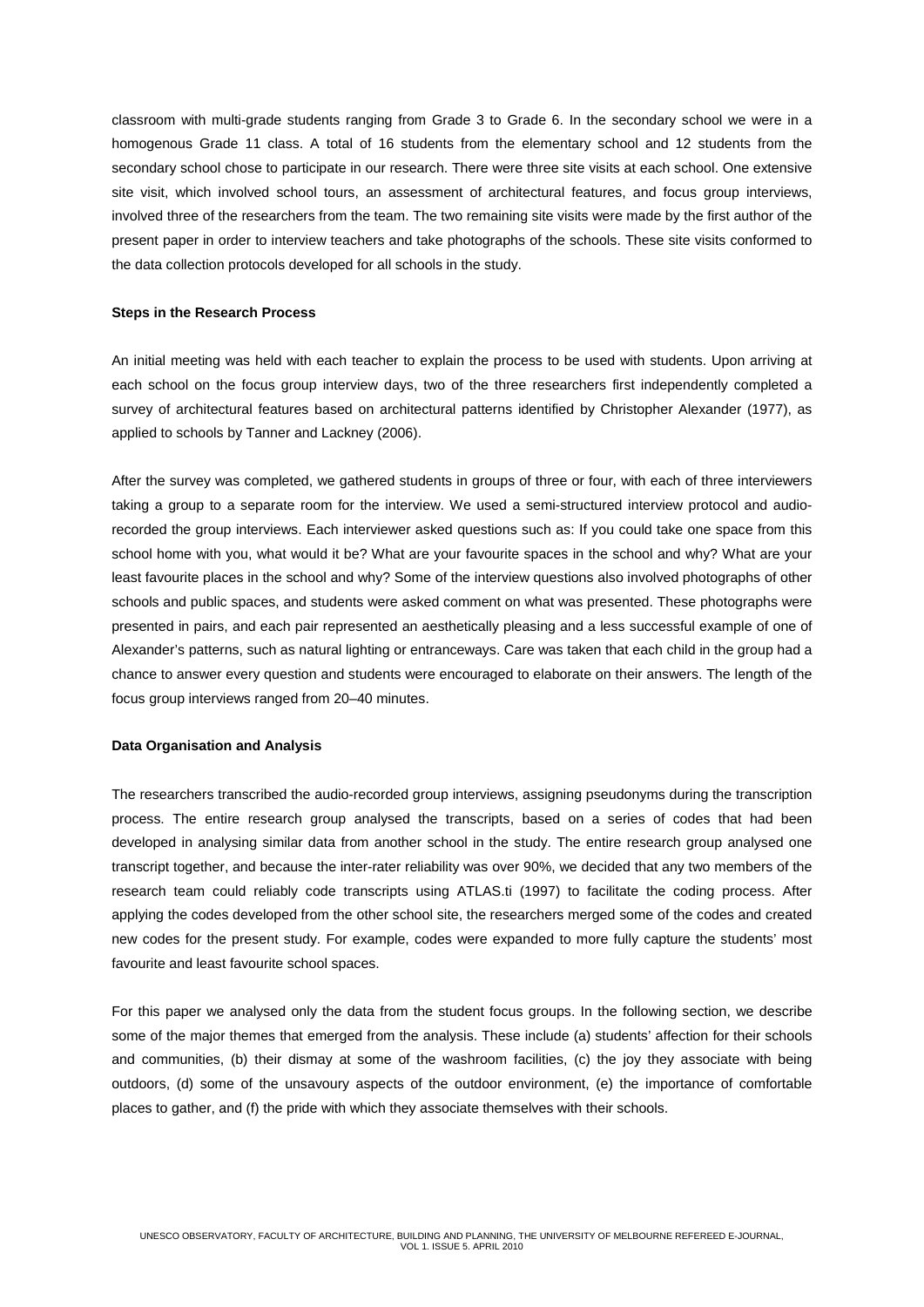### **RESULTS**

### **Students love their schools**



*Figure 1. The 'Stream of Dreams' along the fence of the elementary school was created with individual fish made by every student in the school.*

It is clear from students' responses to the questions we asked that students love their schools. Although those interviewed have issues with certain areas of the school, both inside and outside, pride came through in both the tone of voice and the words they used to describe their school. Both elementary and secondary school students identified places where learning and social interaction occurred as their favourite areas. Many students named their classroom as their favourite interior space at school. When asked why, students said that they 'liked to learn,' that the classroom was comfortable, and that 'there are lots of fun things to do.' One student said her favourite space was 'our classroom when we're sitting together and talking.'

Elementary school students identified a room named First Space where they played with toys and had parties. First Space is a before and after school program that students attend by parental choice. It is well known for the fun activities that take place there. For both elementary and secondary students, the gymnasium was another favourite interior space. Some reasons given included, 'the room feels fun', 'you can run around and throw balls, 'because it's big. Computer labs were also identified as spaces where students enjoyed working, 'because I'm learning new things.' So, too, was the library named as a favourite place, '[with] all those books.

In the secondary school, students identified specific classrooms as favourite spaces. One student enjoyed the technical room, because the projects are pretty awesome and the machinery and stuff. The English classroom was popular because 'it has posters all along one wall... and lots of quotes.' The music room was identified as having a special feature beside it – a ramp, where 'it's close to the cafeteria, and it's a large enough space – at least 25 people can talk. You can sit on the side rails if you want to.' In the example of the music room and the cafeteria, instruction and socialising combined as students moved between class and free time. This type of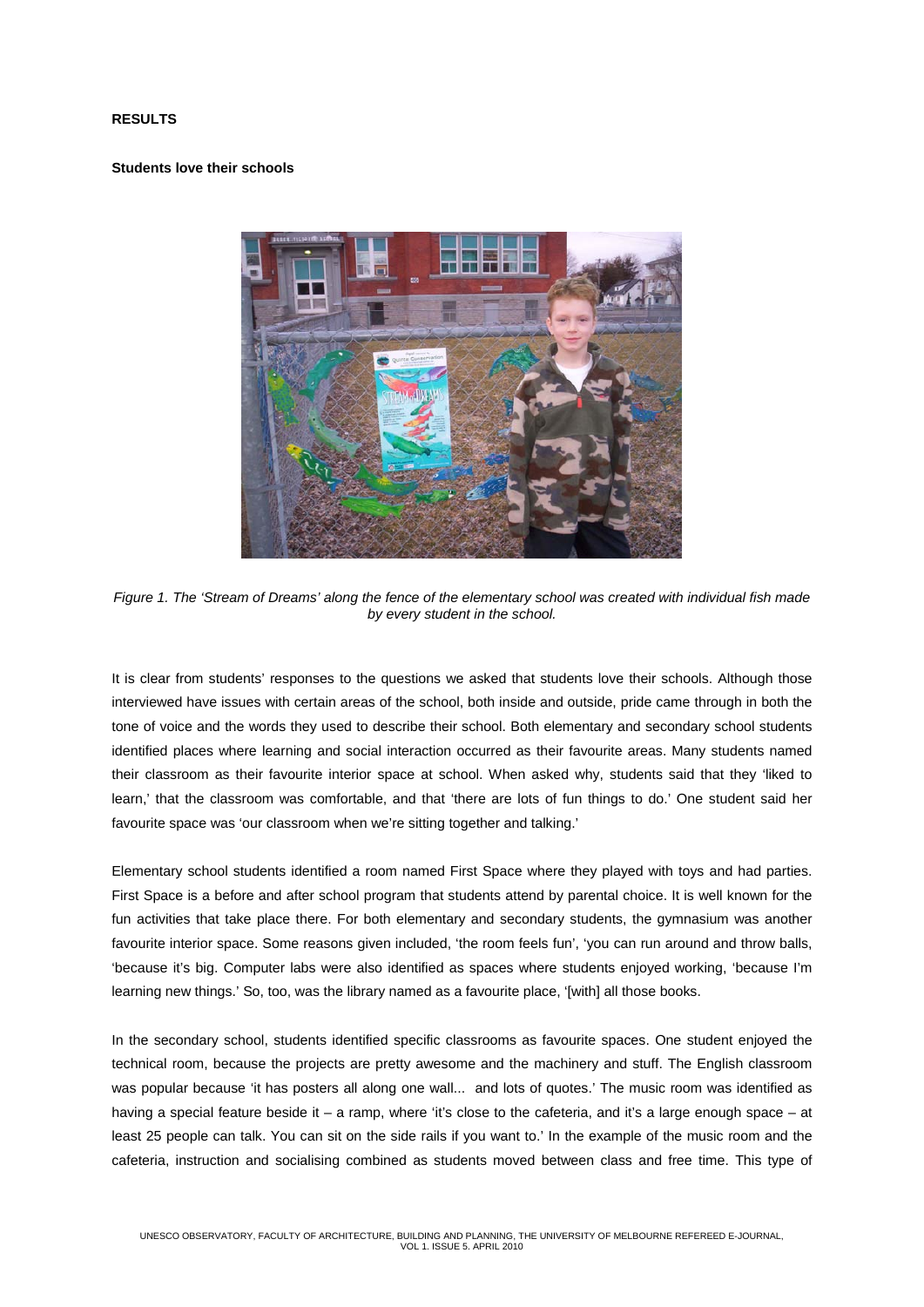feature is in keeping with Alexander's (1977) observation that people require places to sit comfortably and informally in order to foster social relationships.

#### **Washrooms Need a Makeover**

Washrooms ranked number one as the least favourite space in both elementary and secondary schools. They were described as 'dirty and disgusting.' There were problems identified with garbage disposal. In addition, one student commented that, 'the dryers don't work [and] there are no paper towel dispensers.' Privacy was also an issue. Bad odours abound, '[students] don't flush' and frequently there was no soap for hand washing. Issues of personal safety were also mentioned in conjunction with the boys' bathroom in the basement near the storage room: 'Oh yeah, the storage room and the boy's bathroom' feels like 'a dungeon… it feels freaky.'

Secondary school students unanimously identified the smoking area as unpleasant. Even though the smoking area is outside, students explained, 'the whole hall and the area where the smokers come in stinks.' Another student said, 'We have these nice long windows in the cafeteria and where is the smoking area? Right outside the cafeteria windows!' The visual of students smoking marred the pleasure students expected to have during eating and socialising time.

### **There is joy in being outdoors**



*Figure 2. Playground equipment is used both during school and after school hours by neighbourhood children*

Outdoors, students enjoyed areas where they could visit with friends and play games. 'Somewhere where you can be active and can meet with friends' – these were the places that students enjoyed outside. A tree or a picnic bench became a place for friends to congregate. One girl identified the space, 'It's the gossip tree,' she explained. Another student liked an area where 'there are a couple of trees there in the summer time. It's neat when you're having lunch and just chilling.' Many of the favoured outdoor spots were spacious. The track, the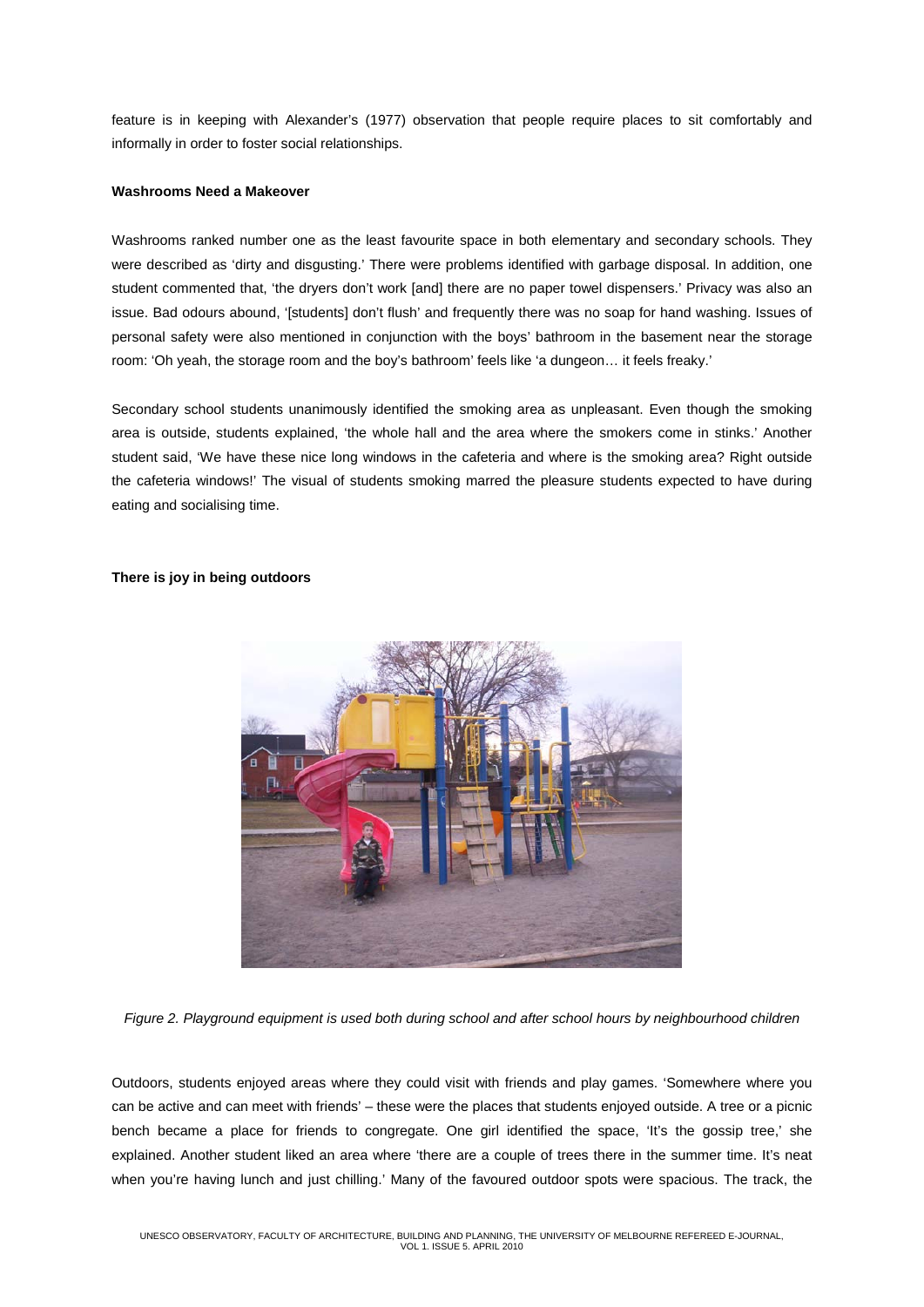football field, the soccer field, the baseball diamond, the park 'across the way' were large areas that students enjoyed. Elementary students spoke with enthusiasm about the recreational equipment in their playground area: play structures, the monkey bars, 'the big red twisty slide,' and the jungle gyms. Again, these comments reflect architectural patterns identified by both Alexander (1977) and Tanner and Lackney (2006) as being crucial to socialisation and learning.

### **Outdoors Can Also Be Unsavoury**

The smoking area was problematic for many secondary students, both inside and outside the school building. One young woman's sarcastic comment was 'the smoker's area is a real breath of fresh air.' Vandalism also contributed to problem areas outdoors. At the secondary school, the picnic tables were taken away 'cause people were writing profanity on them.'

When we asked if there was anywhere that made them feel uncomfortable, the elementary school students mentioned the 'peeing corner.' One student explained that neighbourhood boys pee there when school's out and on the weekend. They described the 'peeing corner' as 'creepy.' One secondary student identified a road that ran between the technical hall and the football fields as unsafe: 'I always feel like I'm going to be hit by a car or something.' This was the only issue secondary students reported concerning their personal safety. Elementary school students reported that they didn't feel safe in the parking lot, 'or all alone someplace else.' The school's security policies concerning non-school members on school grounds made some students uncomfortable: 'The teachers see and they say "someone's cutting through" so that everyone knows. All the teachers – and it makes me feel they're scared when someone does that.' Other students reported feeling uncomfortable in the playgrounds when 'people tackle them there.' It appeared that elementary school students still relied on the presence of their teachers and other classmates to feel safe.

#### **Comfort and Aesthetics: 'I like the big huge leather comfy couch best'**



*Figure 3. The big comfy couch is a favourite place for conversation and thinking.*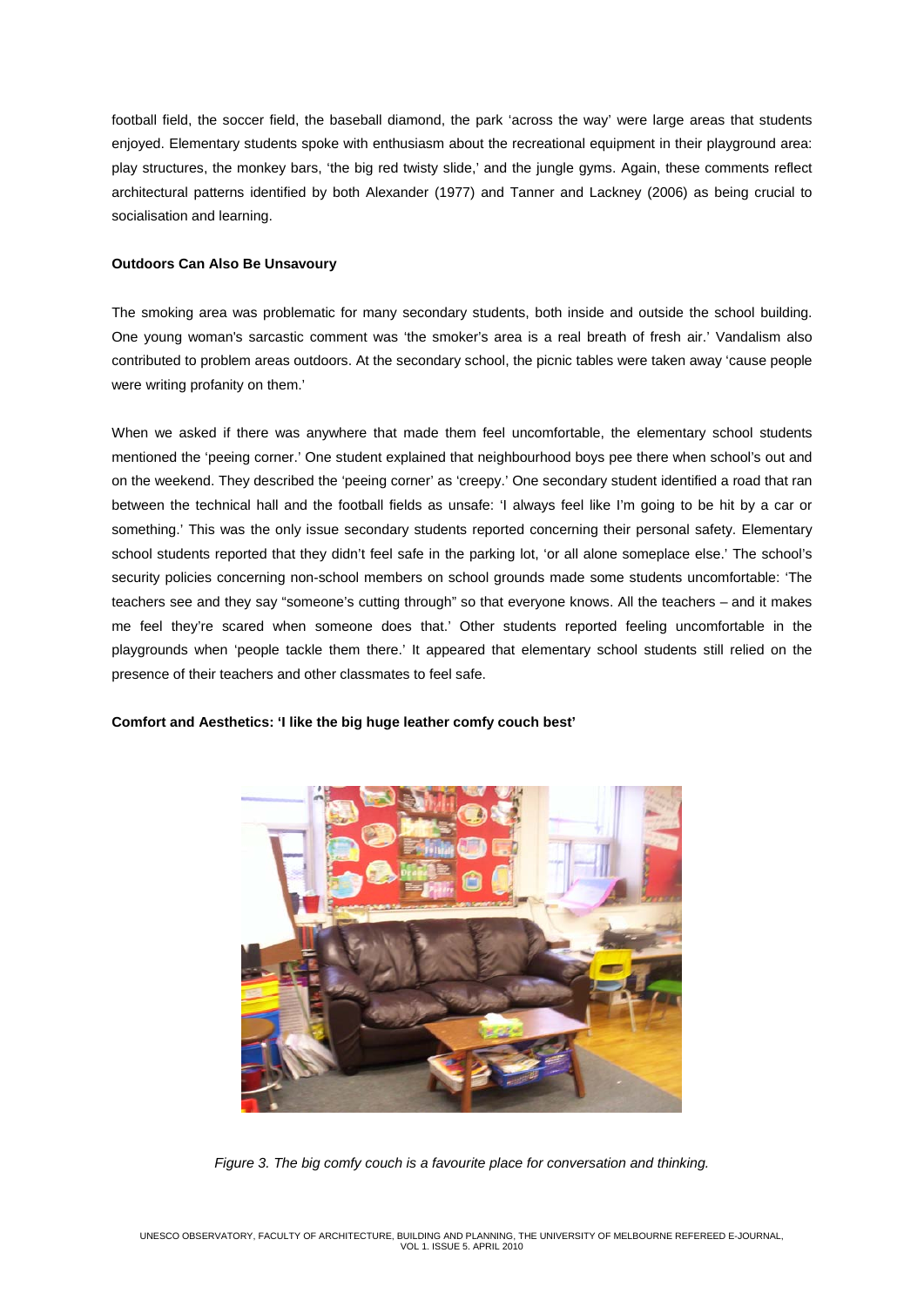Students had plenty to say about what they thought was pleasing in their school, and what they thought needed improvement. Couches appeared in many categories of conversation; couches provide comfort, places for being with friends, for being alone, for thinking, for learning and for discussing ideas. The comment, 'I like the big huge comfy leather couch best' came from a student who then explained that there was a roster list for sitting on the couch: 'Every week we change it – every week three new sets of people can go on there.' Another student got his best ideas on the couch 'when you sit like this [striking a lounging pose].' Students suggested that appealing couches would be 'black', 'comfy', 'leather', 'long couches that go all the way around the room, a couch that turns the corner.' The general consensus was that 'every classroom should have a giant couch.' One student's wish list for furniture included, 'furniture that is big and soft with lots of stuffing and comfortable.' While the elementary school had a 'big huge leather comfy couch' in the junior classroom, a Grade 11 student complained that their school had only 'ugly green [couches] that are uncomfortable and have been sat on for years.' The same student commented, 'we get hard plastic and wood, with the desk connected to the chair. It makes your butt hurt. The back of the chair is really uncomfortable.' Another student commented that the stools in physics class 'are so uncomfortable and they hurt my back.' This attention to school furniture was a universal theme in the eleven schools that we included in the first year of the research study. Indeed, it has been identified, for nearly a half century, as one of the features of schools that students are most likely to notice (Coles 1969). We will return to this theme in the closing discussion.

There were various ideas about colour preference: 'I like soft colours', 'I like alive colours', 'I like bright colours'... 'I like dark colours. But regardless of the preference, views about colour were strong. Students in elementary school and secondary school spoke of colour as effecting mood. When asked about colour choice, an elementary school student said that she would use 'vibrant colours that always make me happy.' A Grade 11 student said, 'I like this lime green colour [in the staff room]. It makes me happy every time I see it.' Students from the elementary school talked about how hard it was to stay calm with colours that they considered jarring (like bright yellow and bright blue).



*Figure 4. Lækjarskóli, a primary and lower secondary school in Iceland.*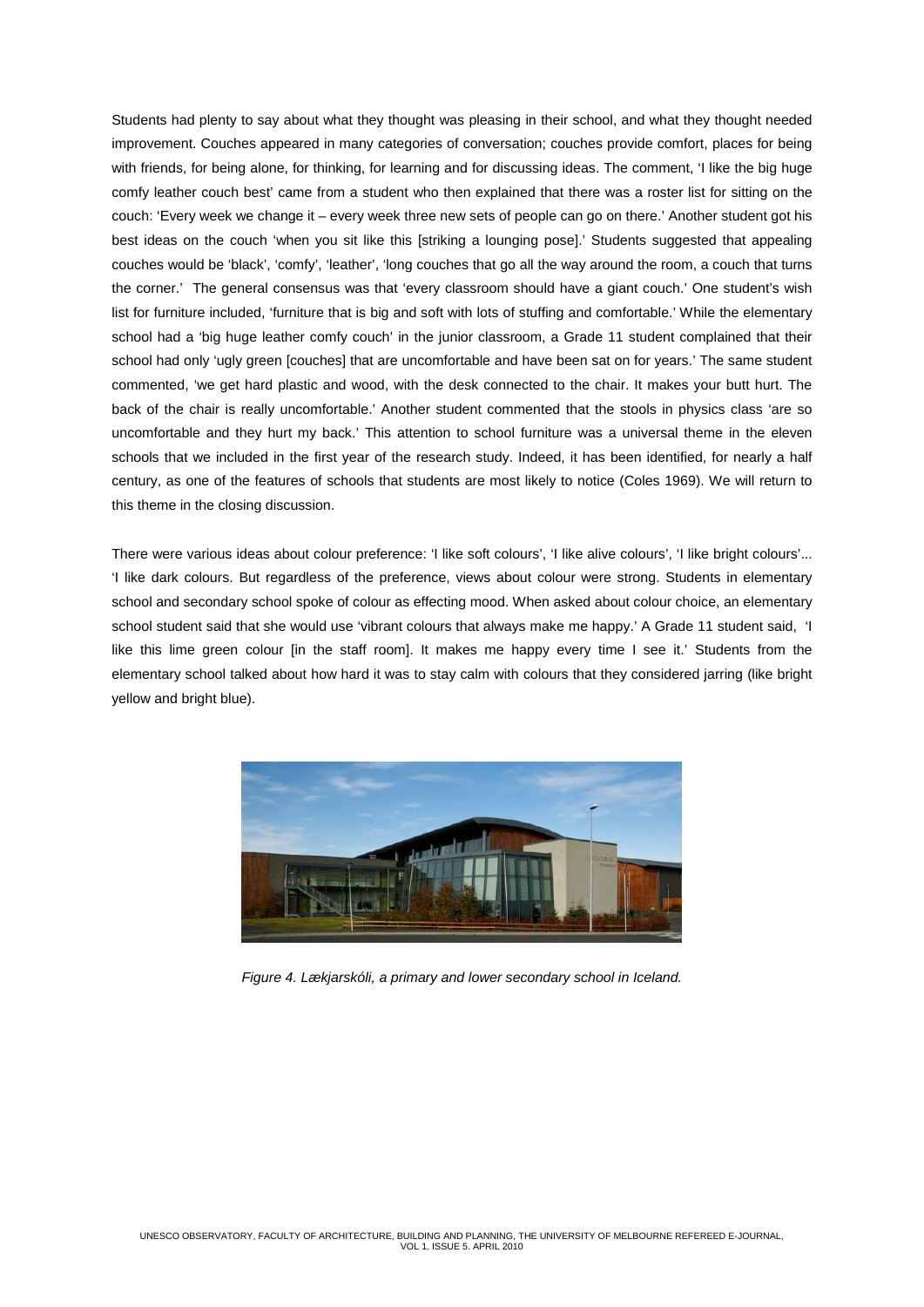

*Figure 5. A Canadian secondary school.*

As noted earlier, students taking part in the focus groups were shown photographs of contrasting architectural features. The photographs came from two public schools; one built less than 10 years ago in Iceland, and the other, a Canadian school, built at the end of the 20th century. When asked which design they preferred, all students chose the school in Iceland citing the architecture and the curved walls of windows. One student commented, 'You can tell if that's nice on the outside it's going to be nice on the inside.' When shown two pictures of classrooms, a secondary student noted that the way the furniture is arranged tells him/her what kind of teaching will happen in the space:

*I like all the chairs around the table. It's like this is a class where the teacher would say, OK here's the topic, now discuss it and you'd all talk, not like OK open your book to page 138 and do questions one to five.*

This student's comment suggests that the arrangement of a table and chairs in a classroom can promote lively discussion. An elementary school student said that best ideas came 'somewhere we can have pillows and chairs. And we can sit down.'

Many students talked about the importance of windows in the classroom. At the secondary school that we visited, the classrooms had no windows. The school was designed with the classrooms in the centre of the building, and hallways around the parameters of the classrooms. Students complained that they had no natural light in their classrooms: 'I think the halls on the outside of the school should be rearranged. It's the way it was built and it probably can't be changed.' Other comments about light included, 'There's not too many windows in this school and some places are pretty bad,' and 'even if there were windows in the hallway so you could see stuff.' When students were asked to compare pictures of classrooms with abundant versus limited natural light, all students chose the school with more light: 'I love the light – all the natural light,' and 'This one has more windows and it looks kind of light,' and 'the windows look good.'

## **Students Show Pride of Ownership: 'I think the school's pretty awesome all around'**

Even though students mentioned many ways they would like their schools to change, students in both the elementary and secondary school were proud of their schools and showed ownership of their spaces. For example, students at the secondary level were proud of the entrance of their school. When asked what area they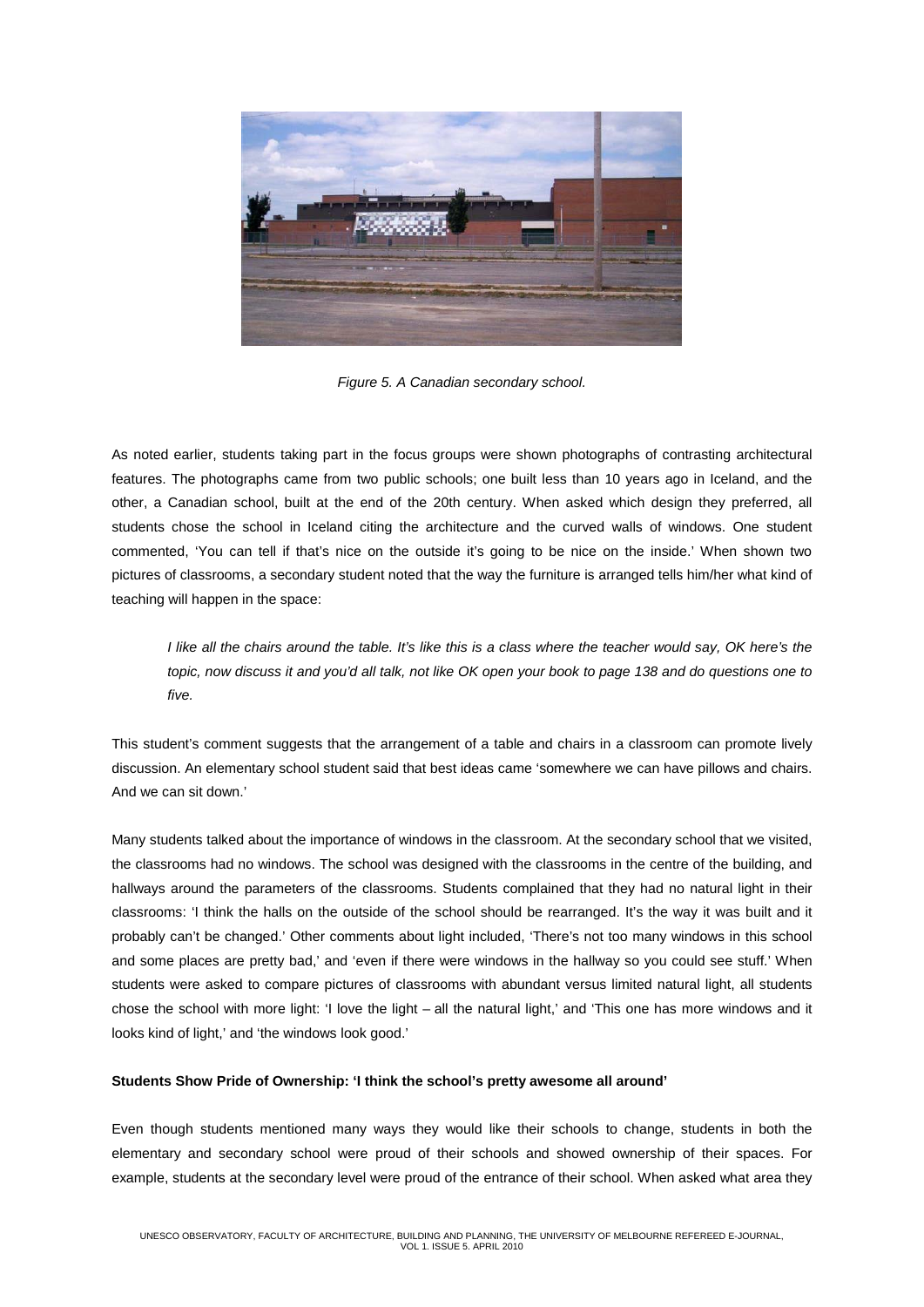would show visitors, one student said, 'I'd choose the front foyer 'cause like all the awards and stuff and information of it. It's all out there.'



*Figure 6. Students in the secondary school were allowed to create their own mural on the cafeteria wall.*

Secondary school students described how they congregated at their lockers, because it was a place where 'you can talk as loud as you want' and 'it feels good.' They described the cafeteria as a place where all their friends get together 'and we have the best ideas and there is nothing to distract you.'

Students in elementary school were proud of their actual classrooms. One student commented that, 'I can make a space of my own.' Another said that she went to 'the same space on the round table every day.' Another talked about how they had places where they could both eat and work: 'Here we get to sit on round balls and eat while we work.'

Pride of ownership was also evident in colour preference and its association with school activities and identity. For example, students from both elementary and secondary schools said that they enjoyed their school colours (lime green and purple) and their sports teams' colours – 'I like the red and black and pink'.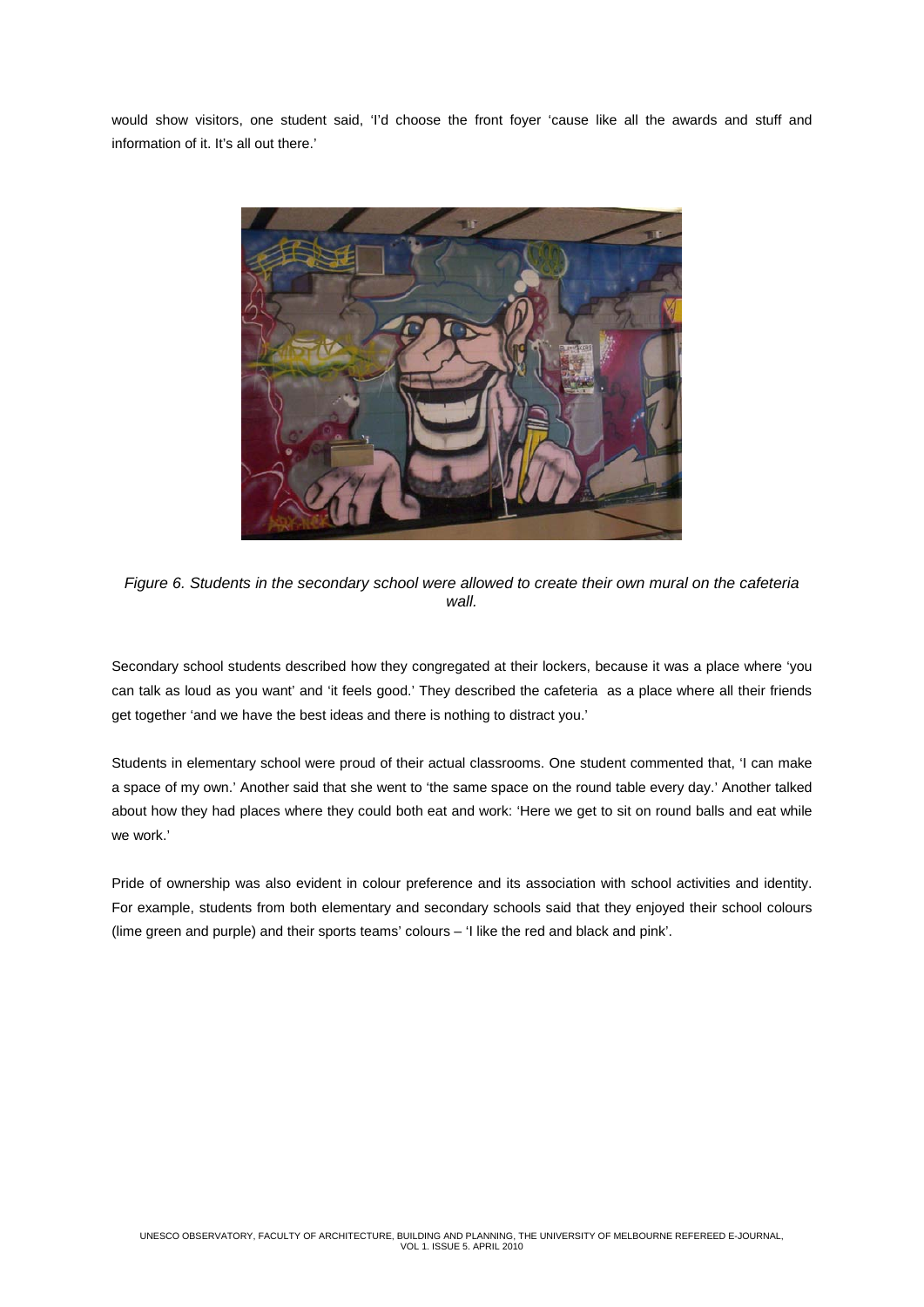

*Figure 7. Secondary school students were also encouraged to decorate the doors to different classrooms.*

# **DISCUSSION**

In the review of the literature presented earlier in the paper, we related how Noddings (2003) identified the importance of a feeling of home in learning environments. Almost a half century ago, American psychiatrist Robert Coles (1969) put together a striking collection of students' thoughts on school architecture – and again the notions of home were prevalent. In Cole's study, a young adolescent boy named Arthur, living in an unnamed urban ghetto, fervently believed each classroom should have its own bathroom – partly in response to the kinds of issues raised about bathrooms in the present study. He said:

*They should have one for our homeroom, one for each one, and then we wouldn't be walking all over, and it would be ours; and that goes for eating, too. I mean, why couldn't they have a kitchen for us, like at home? My mother said if they can build these fancy apartment buildings so you can each have your refrigerator and your bathroom, they could do it for us in school, and then the whole place would be better, because we'd have a nice room and you wouldn't have to go a mile and then find a big bathroom and you can get lost in it and by the time you get back you've missed everything they've been talking about (pp. 49-50).* 

The students in Coles' study also identified the importance of comfortable furniture. For example, one student offered: 'I'd like comfortable chairs, like ones that had cushions so your back doesn't hurt and your bottom either' (p. 49).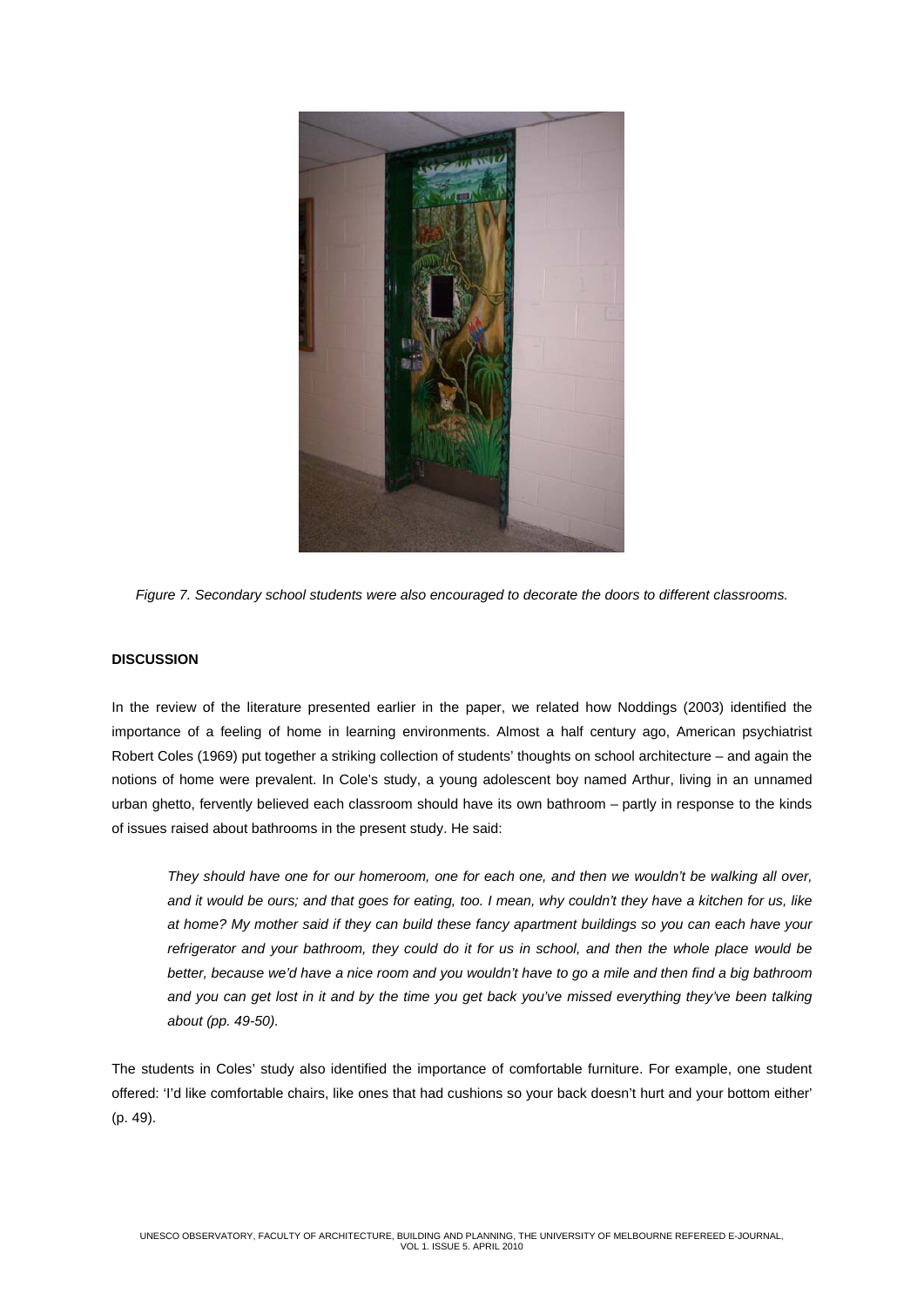Dewey had a great deal to say about how children learn and about furniture, too. In the early 1930s, Dewey envisioned what he called the 'utopian' school. He began the discussion with physical space and, only later turned to issues of pedagogy (Uline 1997). He made a plea for large grounds, gardens, and greenhouses. He described the need for 'open-air' interiors, a variety of workspaces, and access to books – all of which would help create the feeling of a 'well-furnished home.' Dewey was 'not shy about emphasizing beauty and comfort and excitement' (p. 196). Nor were the children interviewed by Robert Coles nearly a half-century ago. Nor were the students we interviewed.

There are other corroborating studies indicating the importance of natural light, identified by the students in the present study. Abundant research demonstrates that students are more likely to achieve high levels of academic performance if the schools they attend are well maintained, kept clean, and meet safety standards. Students in schools with leaking roofs, broken windows, missing toilet stalls, and dark classrooms don't fare so well (Berner 1992; Kolleeny 2003; Lezotte & Passalacqua 1978; Peters 2003; Tanner & Anderson 2002; Tanner & Langford 2003). While it is beyond the scope of this paper to describe these studies, what was striking to us was not so much the architectural features identified by the students, but the fact that despite the problems in their schools, the overriding finding was that the students identify positively with their school environments. This identification comes not so much from the architecture, but from the complex web of social relationships fostered – and hampered – by school activities and features.

Students interviewed in both schools expressed their comfort in familiar surroundings. Even in situations that the interviewers noted to be outdated or shabby (such as the locker area in the secondary school) students expressed their enjoyment in being in the space because it was 'comfortable.' This idea speaks to Noddings' (2003) view that a good school is like a good home.

When we are asked about our homes it is hard to be objective. We see them through familiar eyes, not those of a stranger evaluating their features. We do this because we love them, and so it was with the students we interviewed. In Dewey's view, the ideal home would find a child learning through the family's social interactions, through household occupations and tasks, and by tending the garden and exploring surrounding fields and forests. Dewey (1900/1956) also acknowledged many of these activities take place in the most meagre of homes, albeit in a more haphazard manner. The schools we visited were certainly not meagre, but there were certain aspects of them that an outsider might note to be in need of repair or updating. And while students were aware of these aspects, they did not dwell on them during the interviews and were very strong in their opinions that good things happened in each school. One of the issues we are exploring in the next phase of the research is whether purpose-built schools, that is, schools designed with a specific educational or philosophical basis, in fact result in a different school experience or whether the overriding factors have as much to do with social relationships and familiarity as school design.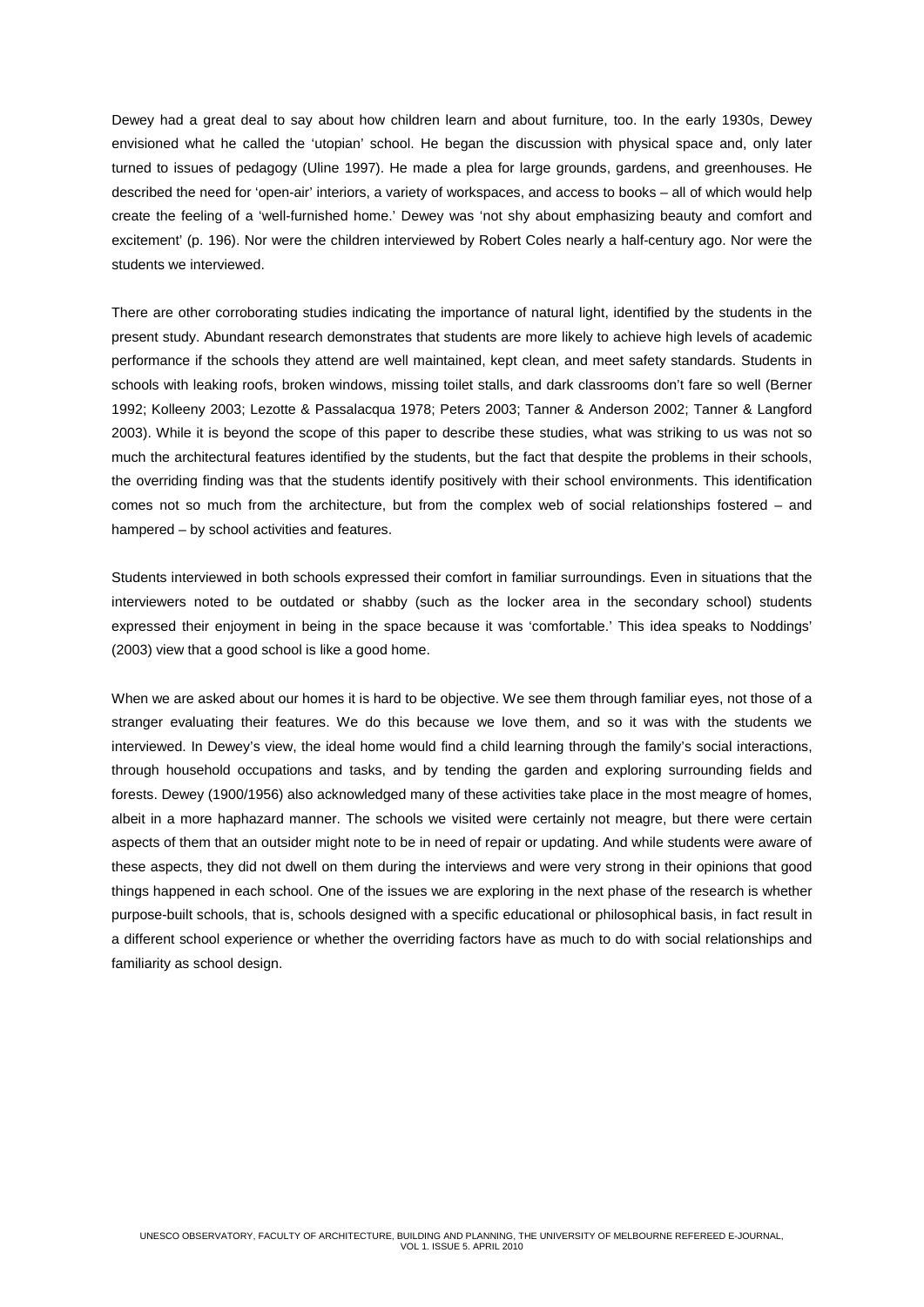### **REFERENCES**

Alexander, C., Ishikawa, S., & Silverstein, M. (1977). A pattern language: Towns, buildings, construction. New York: Oxford University Press.

ATLAS.ti. (1997). The knowledge workbench. Berlin: Scientific Software Development.

Berner, M. M. (1992). Building conditions, parental involvement, and student achievement in the District of Columbia Public School System. Urban Education, 28(1), 6–29.

Berner, M. M. (1995). Buildings matter: The connection between school building conditions and student achievement in Washington, DC. In A. Meek (Ed.), Designing places for learning (pp. 85–87). Alexandria, VA: Association for Supervision and Curriculum Development.

Bigelow, W. (1996). How my schooling taught me contempt for the earth. Rethinking schools, 11(1), 14–17.

Coles, R. (1969). Those places they call schools. Harvard Educational Review, 39(4), 46–57.

Dewey, J. (1900/1956). The school and society. Chicago: The University of Chicago Press.

Dewey, J. (1933/1989). Dewey outlines Utopian schools. In J. A. Boyston (Ed.), Volume IX: The later works 1925–1952 (p. 136–140). Carbondale and Edwardsville: Southern Illinois University Press.

Gruenewald, D. (2003). Foundations of place: A multidisciplinary framework for place-conscious education. American Education Research Journal, 49(3), 619–654.

Kolleeny, J. 2003. K–12 Schools: As good as it gets. Architectural Record, 191(3), 131.

Küller, R., & Lindsten, C. (1992). Health and behaviour of children in classrooms with and without windows. Journal of Environmental Psychology, 12, 305–317.

Lezotte, L. W., & Passalacqua, J. (1978). Individual school buildings do account for differences in measured pupil performance. (ERIC Document Reproduction Service No. ED 164695).

Noddings, N. (2003). Happiness and education. NY: Cambridge University Press.

Orr, D. (1999). Reassembling the pieces: architecture as pedagogy. In S. Glazer (Ed.), The heart of learning: Spirituality in education (p. 139–149). NY: Penguin.

Peters, P. (2003). Here for the children. Texas Architect, 53(1), 22–25.

Sutton, S.E. & Kemp, S. P. (2006). Young people's participation in constructing a socially just public sphere. In C. Spencer & M. Blades (Eds.), Children and their environments (p. 256–276). London: Cambridge University Press.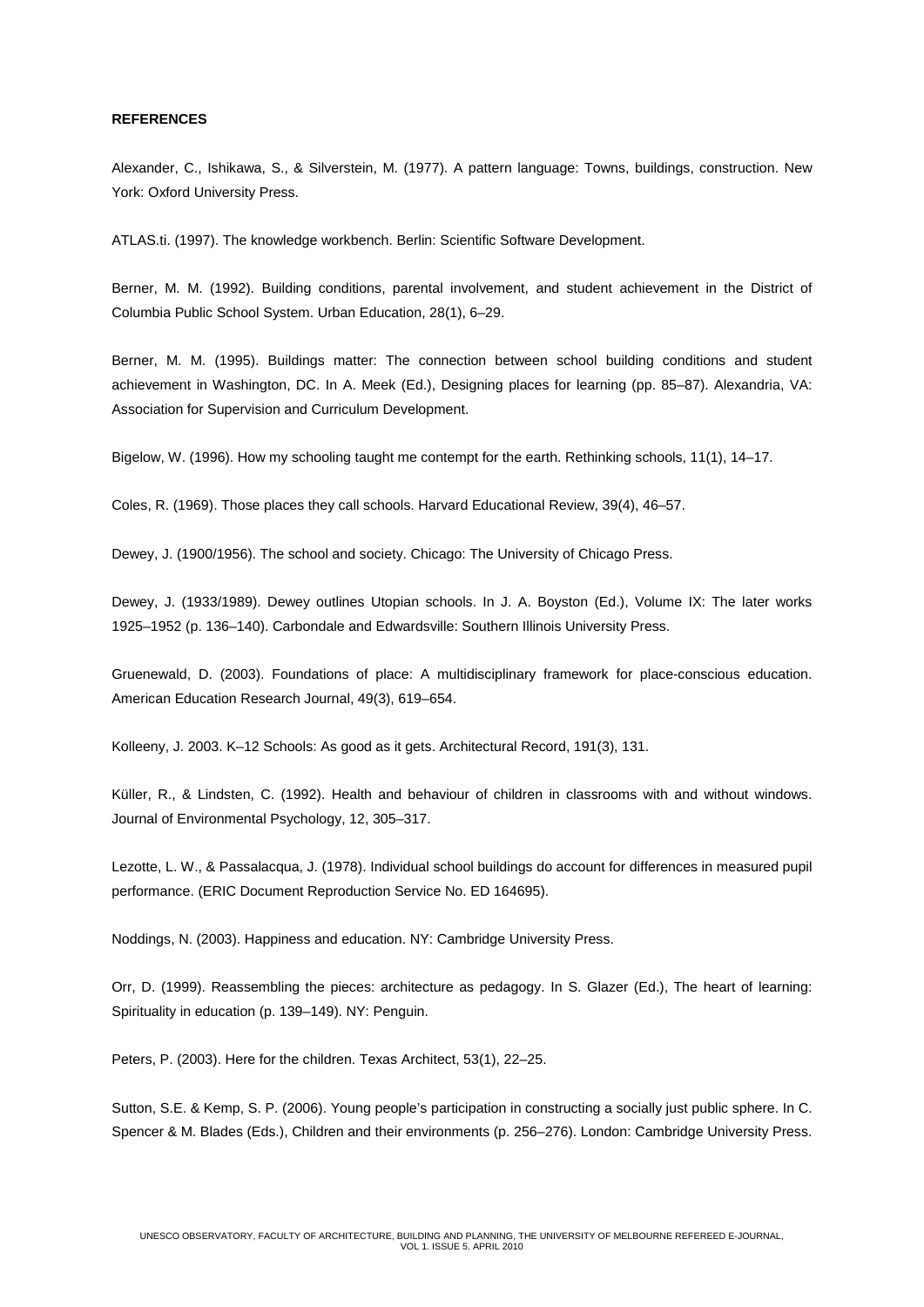Tanner, C. K., & Andersen, S. (2002). Toward a pattern language theory of middle school design. Educational Planning, 13(3), 3–20.

Tanner, C. K. & Lackney, J. (2006). Educational facilities planning: Leadership, architecture, and management. NY: Pearson Education, Inc.

Tanner, C. K. & Langford, A. (2003). The importance of interior design elements as they relate to student outcomes. Dalton, GA: Carpet and Rug Institute. (ERIC Document Reproduction Service No. ED 478177).

Uline, C. L. (1997). School architecture as a subject of inquiry. Journal of School Leadership, 7(2), 194–209.

Upitis, R. (in press). Raising a school: Foundations for school architecture. South Frontenac, ON: Wintergreen Studios Press.